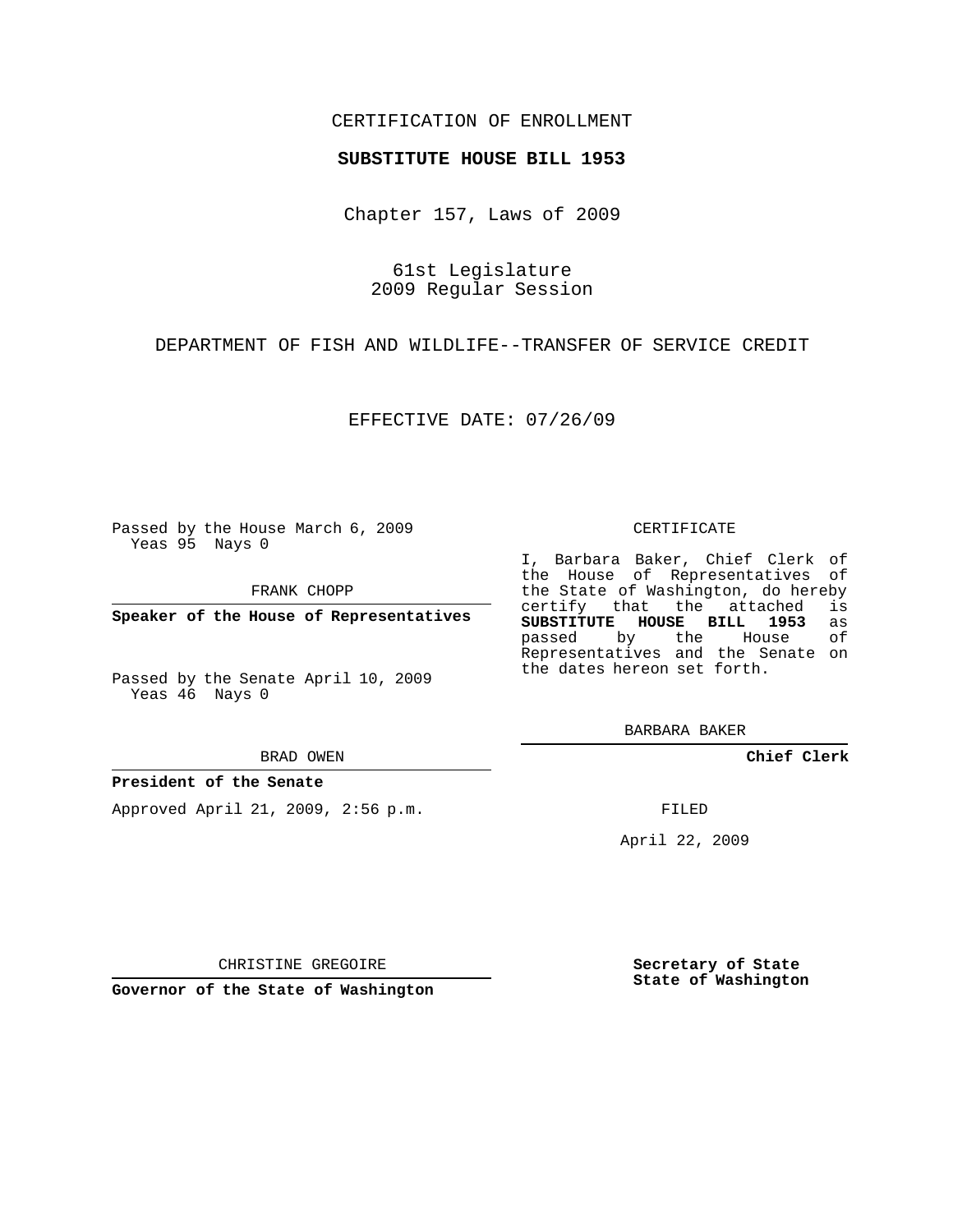# **SUBSTITUTE HOUSE BILL 1953** \_\_\_\_\_\_\_\_\_\_\_\_\_\_\_\_\_\_\_\_\_\_\_\_\_\_\_\_\_\_\_\_\_\_\_\_\_\_\_\_\_\_\_\_\_

\_\_\_\_\_\_\_\_\_\_\_\_\_\_\_\_\_\_\_\_\_\_\_\_\_\_\_\_\_\_\_\_\_\_\_\_\_\_\_\_\_\_\_\_\_

Passed Legislature - 2009 Regular Session

# **State of Washington 61st Legislature 2009 Regular Session**

**By** House Ways & Means (originally sponsored by Representatives Conway, Bailey, Seaquist, Hurst, Van De Wege, Green, Simpson, Crouse, Orcutt, Ormsby, Williams, and Hinkle; by request of Select Committee on Pension Policy and LEOFF Plan 2 Retirement Board)

READ FIRST TIME 03/03/09.

 AN ACT Relating to allowing department of fish and wildlife enforcement officers to transfer service credit; and adding a new section to chapter 41.26 RCW.

BE IT ENACTED BY THE LEGISLATURE OF THE STATE OF WASHINGTON:

 NEW SECTION. **Sec. 1.** A new section is added to chapter 41.26 RCW to read as follows:

 (1) A member of plan 2 who was a member of the public employees' retirement system plan 2 or plan 3 while employed as an enforcement officer for the department of fish and wildlife has the option to make an election no later than December 31, 2009, filed in writing with the department of retirement systems, to transfer all service credit previously earned as an enforcement officer in the public employees' retirement system plan 2 or plan 3 to the law enforcement officers' and firefighters' retirement system plan 2. Service credit that a member elects to transfer from the public employees' retirement system to the law enforcement officers' and firefighters' retirement system under this section shall be transferred no earlier than June 30, 2014, and only after the member completes payment as provided in subsection (2) of this section.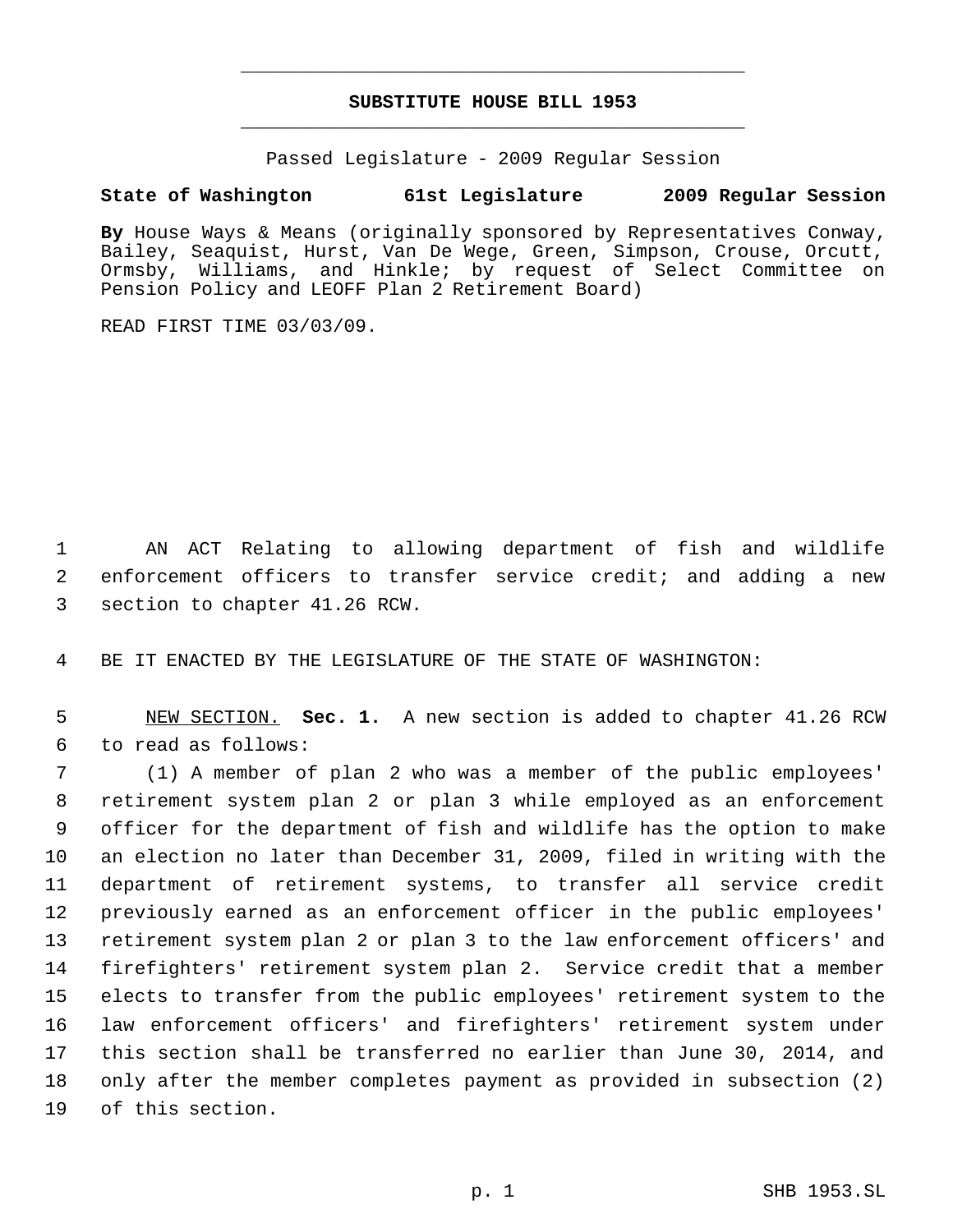(2)(a) A member who elects to transfer service credit under subsection (1) of this section shall make the payments required by this subsection prior to having service credit earned as an enforcement officer with the department of fish and wildlife under the public employees' retirement system plan 2 or plan 3 transferred to the law enforcement officers' and firefighters' retirement system plan 2.

 (b) A member who elects to transfer service credit from the public employees' retirement system plan 2 under this subsection shall pay, for the applicable period of service, the difference between the contributions the employee paid to the public employees' retirement system plan 2 and the contributions that would have been paid by the employee had the employee been a member of the law enforcement officers' and firefighters' retirement system plan 2, plus interest on this difference as determined by the director. This payment must be made no later than June 30, 2014, and must be made prior to retirement.

 (c) A member who elects to transfer service credit from the public employees' retirement system plan 3 under this subsection shall transfer to the law enforcement officers' and firefighters' retirement system plan 2, for the applicable period of service, the full balance of the member's defined contribution account within plan 3 as of the effective date of the transfer. At no time will the member pay, for the applicable period of service, a sum less than the contributions that would have been paid by the employee had the employee been a member of the law enforcement officers' and firefighters' retirement system plan 2, plus interest as determined by the director. This transfer and any additional payment, if necessary, must be made no later than June 30, 2014, and must be made prior to retirement.

 (d) Upon completion of the payment required in (b) of this subsection, the department shall transfer from the public employees' retirement system to the law enforcement officers' and firefighters' retirement system plan 2: (i) All of the employee's applicable accumulated contributions plus interest and all of the applicable employer contributions plus interest; and (ii) all applicable months of service, as defined in RCW 41.26.030(14)(b), credited to the employee under this chapter for service as an enforcement officer with the department of fish and wildlife as though that service was rendered as a member of the law enforcement officers' and firefighters' retirement system plan 2.